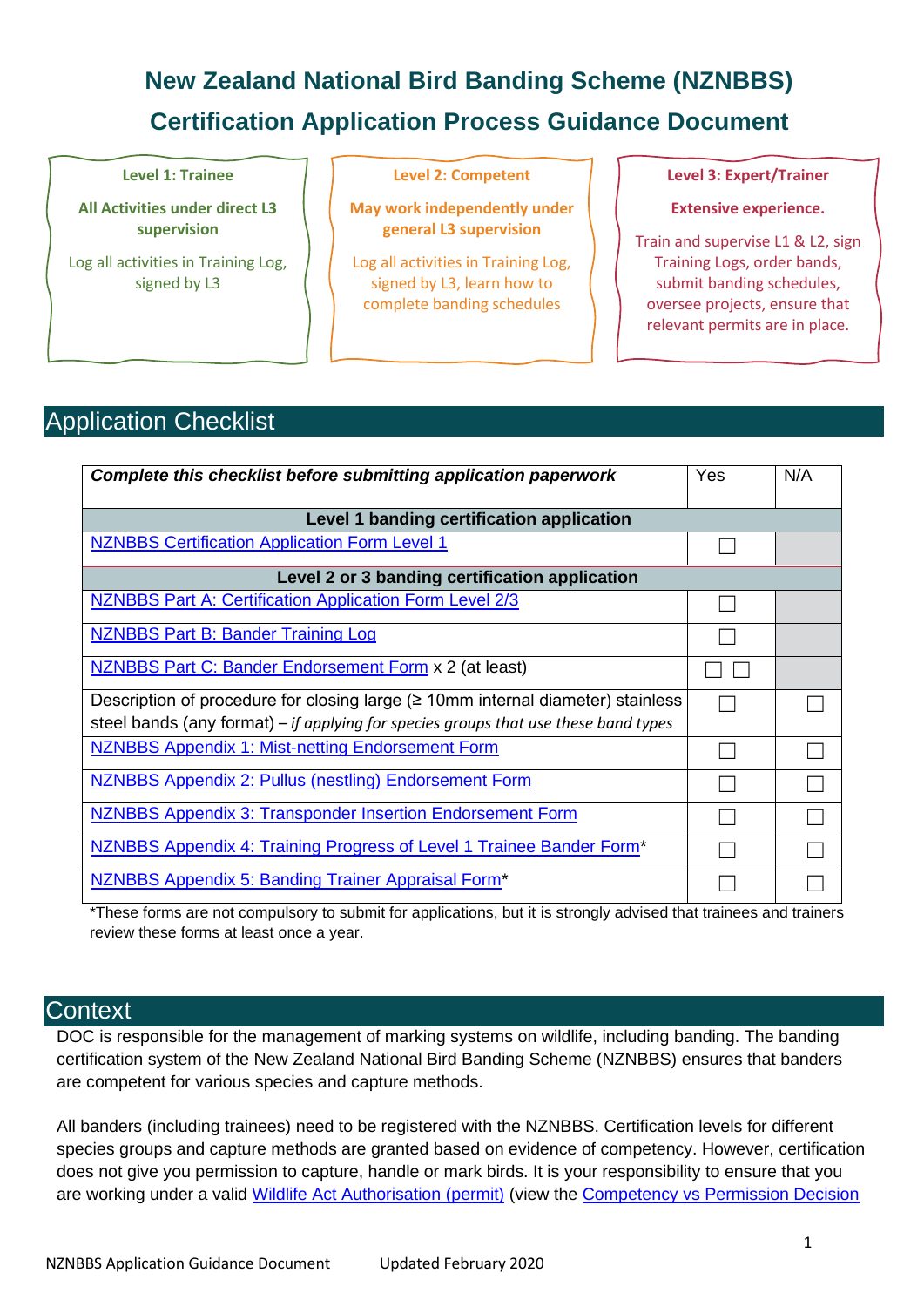[Tool\)](https://www.doc.govt.nz/globalassets/documents/our-work/bird-banding/bird-capture-marking-permission-competency.pdf), managed by DOC's [Permissions Team.](https://www.doc.govt.nz/get-involved/apply-for-permits/contacts/) If you are a researcher, you will also need to ensure that you have an Animal Ethics permit to capture, handle and mark your study bird(s)

Please ensure that you familiarise yourself with the **Bird Bander's Manual** produced by the New Zealand National Bird Banding Scheme, as it describes the legal framework as well as the standards and details of "best practice" that are to be followed by every bander in NZ. For transponder insertion, please ensure that you work according to the relevant Best Practice manual for the species.

You can order the Banding Manual, banding pliers, note-books, wing rules, calipers, Pesola scales, etc. from the Banding Office. Please download the [Price list](https://www.doc.govt.nz/globalassets/documents/our-work/bird-banding/nznbbs-price-list.pdf) and [Order form](https://www.doc.govt.nz/globalassets/documents/our-work/bird-banding/nznbbs-order-form.docx) from [http://www.doc.govt.nz/our](http://www.doc.govt.nz/our-work/bird-banding/)[work/bird-banding/.](http://www.doc.govt.nz/our-work/bird-banding/) Please note that you need Level 3 certification to order bands and mist-nets.

## Purpose

The purpose of this document is to provide guidance for anybody wishing to apply for NZNBBS certification; both those applying for the first time, and those who would like to request an upgrade of their current certification.

## What you need

Please visit<https://www.doc.govt.nz/our-work/bird-banding/how-to-become-a-certified-bander/> to download any forms required for your application. All applications should be submitted to [bandingoffice@doc.govt.nz.](mailto:bandingoffice@doc.govt.nz)

#### **Level 1 applications**

In order to become listed as a Level 1 (trainee) bander you must submit:

- [NZNBBS Certification Application Form Level 1](https://www.doc.govt.nz/globalassets/documents/our-work/bird-banding/nznbbs-certification-application-form-level1.docx) including
	- o Your name, postal address, phone number, email address
	- o An outline of your need for bird banding certification
	- o A summary of your bird banding AND handling experience to date (if any)

You may also submit the following documentation (*optional)* for us to record on your file:

- [NZNBBS Part B: Bander Training Log](https://www.doc.govt.nz/globalassets/documents/conservation/native-animals/birds/bird-banding/nznbbs-training-log.docx) of any bird banding/handling experience you have to date
- Endorsements from your bird banding/handling trainers

#### **Level 2 applications**

In order to submit your application for Level 2 banding certification to the Banding Advisory Committee, *all* applicants must include the following documentation:

- [NZNBBS Part A: Certification Application Form Level 2/3](https://www.doc.govt.nz/globalassets/documents/our-work/bird-banding/nznbbs-certification-application-form-level2-3.docx) including
	- Your name, postal address, phone number, email address (even if you're already a registered bander please include this so that we can check we have up to date information for you) (**Table A1**)
	- o An outline of your need for bird banding certification (**Table A2**)
	- o A summary of all your bird banding AND handling experience to date (please include experience with all species groups – not just the one/s you are applying for) (**Table A3\***)
	- o A summary of your experience with different band types and sizes (**Table A4\***)
- A record (or summary) of your banding experience in any convenient format, signed off by your Level 3 (or equivalent) trainer – NZNBBS Part B: Bander Training Log<sup>\*</sup> can be used, or another format.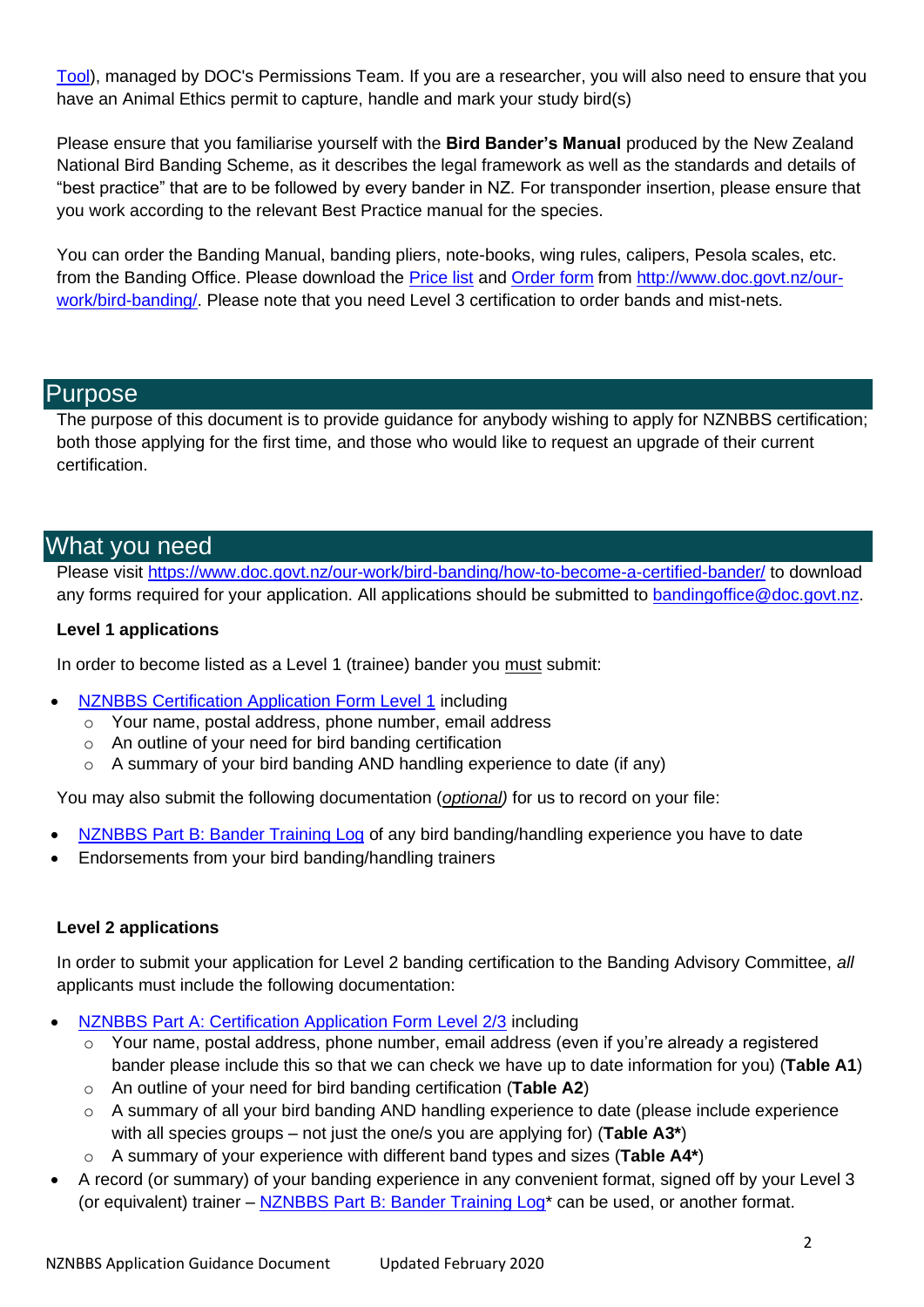- At least 2x [NZNBBS Part C: Bander Endorsement Form](https://www.doc.govt.nz/globalassets/documents/our-work/bird-banding/nznbbs-bander-endorsement-form.docx) from your Level 3 trainers outlining your competency in bird capture, handling and banding. Endorsement forms may be sent directly by your endorser to [bandingoffice@doc.govt.nz.](mailto:bandingoffice@doc.govt.nz) If you are applying for certification for multiple species groups, please submit at least one endorsement form that covers each species group.
- *If applying for certification in species groups that use large (≥ 10mm internal diameter) stainless steel bands:* A description (in any format) of the proper procedure for closing these bands.

*\*Please ensure your information is consistent across Table A3, Table A4 and Part B: Bander Training Log.*

You may also wish to apply for additional endorsements to your certification. In this case, please also include the following relevant documentation:

- [NZNBBS Appendix 1: Mist-netting Endorsement Form,](https://www.doc.govt.nz/globalassets/documents/conservation/native-animals/birds/bird-banding/nznbbs-mist-netting-endorsement-application-form.docx) filled out and signed by you and your trainer(s)
- [NZNBBS Appendix 2: Pullus \(nestling\) Endorsement Form,](https://www.doc.govt.nz/globalassets/documents/conservation/native-animals/birds/bird-banding/nznbbs-pullus-nestling-endorsement-application-form.docx) filled out and signed by you and your trainer(s)
- [NZNBBS Appendix 3: Transponder Insertion Endorsement Form,](https://www.doc.govt.nz/globalassets/documents/conservation/native-animals/birds/bird-banding/nznbbs-transponder-insertion-endorsement-application-apr2018.docx) filled out and signed by you and your trainer(s)

#### **Level 3 applications**

In order to submit your application for Level 3 banding certification to the Banding Advisory Committee, *all* applicants must include the documentation outlined for Level 2 applications above.

In addition, we require evidence of your competency in bander training and data management (this can be outlined in [NZNBBS Part C: Bander Endorsement Form](https://www.doc.govt.nz/globalassets/documents/our-work/bird-banding/nznbbs-bander-endorsement-form.docx) or evidenced in previous submission of schedules to the Banding Office).

*Please note: If you are applying for a range of certification levels across species groups, including Level 1 for some species groups, follow the application process for Level 2 & 3 applications, requesting Level 1 for the desired species groups in table A3 in the application form.*

## Assessment of certification applications

Applications are assessed on a case-by-case basis by the Banding Advisory Committee (BAC). It's role is to deliberate each certification application and advise the National Banding Office on a banding certification level to be awarded to applicants.

The BAC is made up of expert representatives of the banding community, including species experts within DOC, as well as external stakeholders such as universities, museums, Fish & Game, Crown Research Institutes and Birds NZ.

Applicants are assessed based on evidence of competency they provide in the following areas:

- Breadth of experience
- Challenges of working with a particular group
- Competency as reported by the Level 3 banders that supervised their banding activities

*Please note: There is no threshold number of birds that you must have banded to be eligible for certification upgrade. This is because certification should be granted based on evidence of competency, not number of birds banded. Instead you must display experience and competency with a range of species, band types (stainless steel vs. incoloy) and band sizes for your application to be submitted to the BAC. If you would like some guidance please ask your Level 3 trainer(s) for feedback on whether your experience level would be*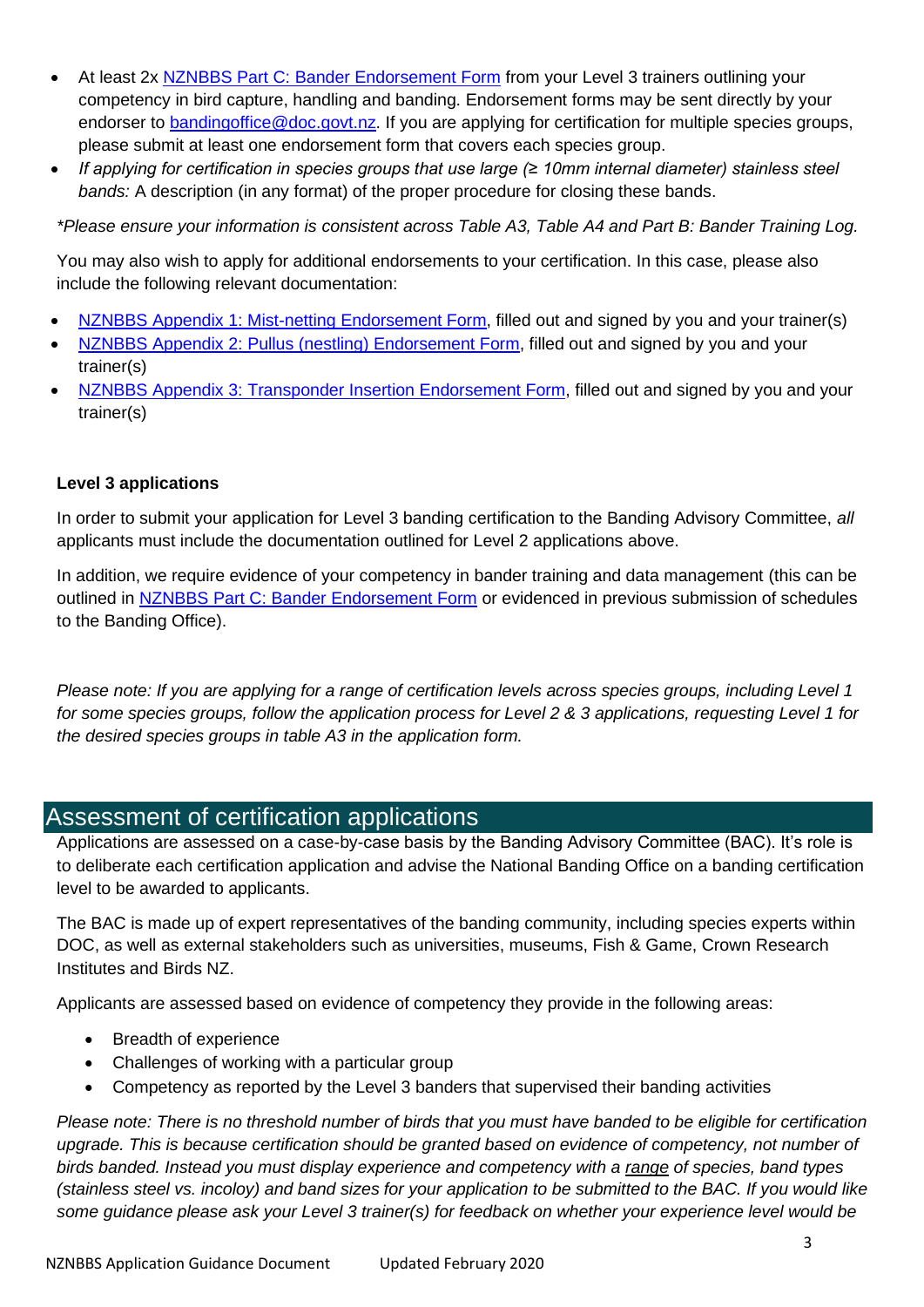*considered appropriate for a certification upgrade. You can also email the Banding Office at [bandingoffice@doc.govt.nz](mailto:bandingoffice@doc.govt.nz) for advice.*

## Processing times

The processing times provided here are a guide. If for any reason the processing times fall outside of these guides, we will email you and inform you of the delay.

#### **Level 1 applications**

The turnaround time for processing Level 1 applications is 10 business days, given that all required information stated in the 'What you need' section above is included on application form.

#### **Level 2 & 3 applications**

To facilitate faster processing please read this document and complete the checklist above before submitting your application. This will ensure that you are able to provide all required documentation and reduce the number of times we have to get back to you and ask you to submit more information.

Once all required documentation has been collated, your application will be compiled and submitted to the Banding Advisory Committee (BAC). This decision regarding your application should occur within 20 business days of submission of your application to the BAC.

*Note: Please allow plenty of time for your application to be processed and finalised. The Banding Office deals with many applications and while every effort is made to process applications efficiently and in a timely manner, we cannot guarantee that your application will be finalised by any specific date that you are working towards. A requirement to get certified quickly in order to take part in a project will not be considered sufficient reason to grant certification.*

## Information for applicants with overseas experience

Endorsements from overseas trainers may be provided if applicant has no NZ experience. Depending on level\* of overseas experience, the BAC may request some time spent banding with local L3 to become familiar with NZ native species before granting L2/3 certification.

\*Level of experience is judged on range of experience with 'difficult' species and situations, and range of band sizes/types used.

## Information for Captive/Rehab applicants

The specific Captive/Rehab certification category differs from certification for wild bird banding as follows:

- Generally working in-doors (or having ready access to a warm and dry and well-lit environment for banding)
- Capture and handling techniques often with the assistance of others, capturing birds from a confined space (cage, aviary)
- Only capturing one bird at a time (as opposed to a flock flying into mist-nets)
- The option to choose at which point to capture a bird for banding (time of day or season, weather conditions, condition of bird, or when the bird is being handled for treatment anyway)